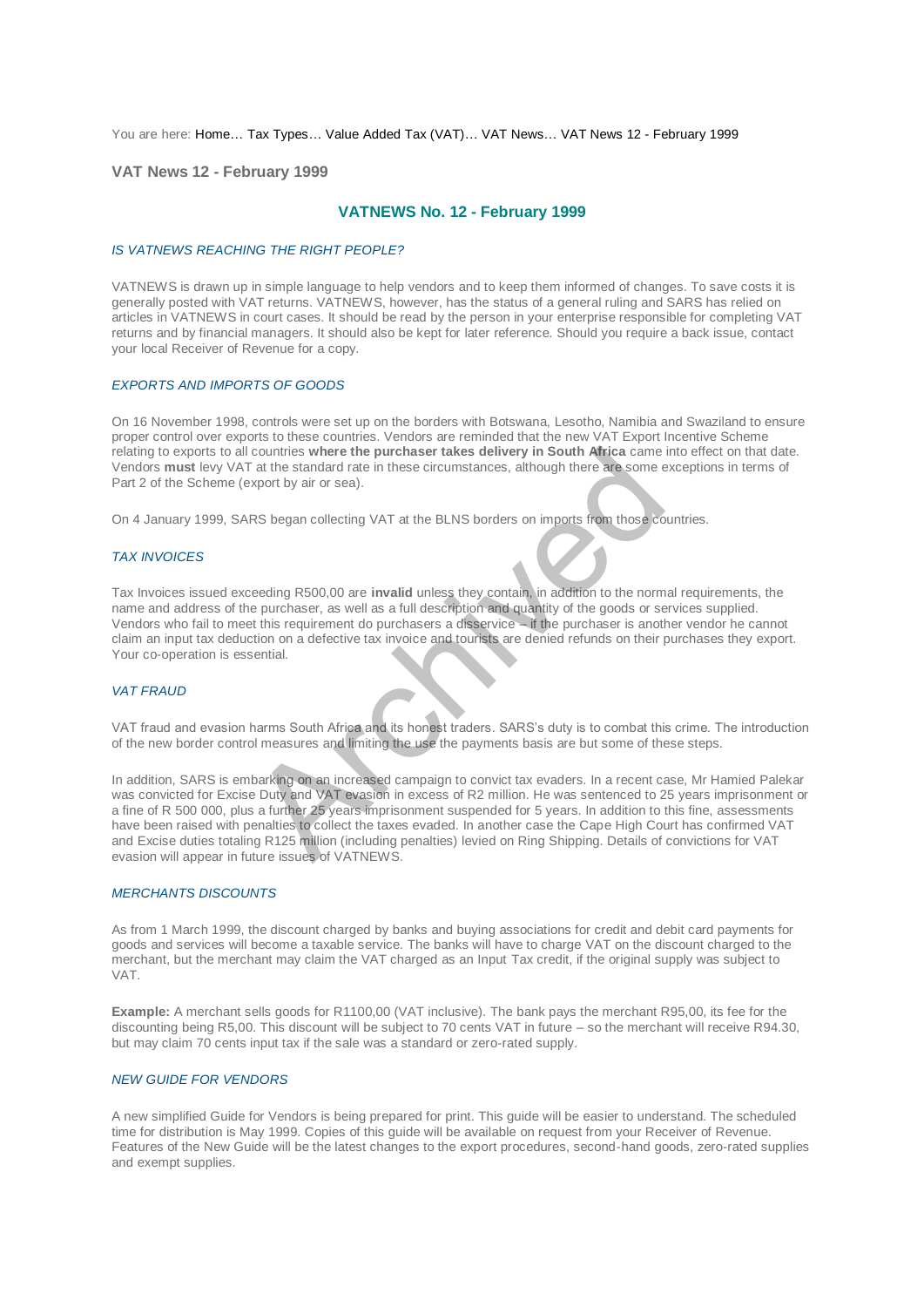## *HOTELS AND RESIDENTIAL HOTELS*

The VAT Act has special provisions relating to the calculation of VAT by hotels and residential hotels. These provisions attempt to put persons **living** in hotels, boarding houses and old age homes on an equal footing with persons **living** in flats and houses because the rental of residential accommodation and mortgage bond interest are exempt from VAT. **As the rules are fairly complicated the following article should only be studied by persons operating such businesses.** 

## *Non-Residential Hotels:*

To calculate the amount of VAT payable on the supply of accommodation, you will firstly need to determine the duration of the client's stay. If the client's stay does not exceed 45 days, all charges are subject to VAT. However, if the client stays for more than 45 days, you will need to determine whether the tariff includes any meals (e.g. bed and breakfast) or not. Where the tariff includes meals and any other services, e.g. laundry, you must determine:

- the cost of the accommodation; and
- the cost of the meal(s) and/or other services,

in order to calculate the VAT for the period exceeding 45 days correctly.

VAT is calculated on the full tariff for the first 45 days' occupation – see example 1. However, for the period of occupation exceeding 45 days, only 60% of the actual accommodation charge will be taxable. Where meals are included in the tariff, the amount apportioned to meals must not be less than 20% of the total amount – see example 2.

**Example 1:** Mr Smith spends his annual holiday of 20 days in the Drakensberg. He stays at Karl's Mountain Inn, a hotel run for holidaymakers. The daily tariff is R200 (before VAT is calculated) bed and breakfast. As meals are not charged separately, 20% of the charge, i.e. R40, represents the cost of meals. At the end of the holiday, Mr Smith is presented with an account which reflects the following:

| VAT is calculated on the full tariff for the first 45 days' occupation – see example 1. However, for<br>occupation exceeding 45 days, only 60% of the actual accommodation charge will be taxable. V<br>included in the tariff, the amount apportioned to meals must not be less than 20% of the total an                                             |         |
|-------------------------------------------------------------------------------------------------------------------------------------------------------------------------------------------------------------------------------------------------------------------------------------------------------------------------------------------------------|---------|
| Example 1: Mr Smith spends his annual holiday of 20 days in the Drakensberg. He stays at Ka<br>run for holidaymakers. The daily tariff is R200 (before VAT is calculated) bed and breakfast. As<br>separately, 20% of the charge, i.e. R40, represents the cost of meals. At the end of the holiday,<br>with an account which reflects the following: |         |
| Accommodation: 20 days @ R200 per day                                                                                                                                                                                                                                                                                                                 | R4000   |
| VAT @ 14%                                                                                                                                                                                                                                                                                                                                             | 560     |
| Total payable - VAT inclusive                                                                                                                                                                                                                                                                                                                         | R4560   |
| On the VAT return, the VAT exclusive amount of R4000 is shown at block 7 and the VAT of R56                                                                                                                                                                                                                                                           |         |
| <b>Example 2:</b> Should Mr Smith extend his holiday by 30 days, his account would be as follows:                                                                                                                                                                                                                                                     |         |
| Accommodation: Day 1-45: 45 days @ R200 per<br>dav                                                                                                                                                                                                                                                                                                    | R 9000. |

On the VAT return, the VAT exclusive amount of R4000 is shown at block 7 and the VAT of R560 is shown at block 9.

| Accommodation: Day 1-45: 45 days @ R200 per<br>day | R 9000.00 |
|----------------------------------------------------|-----------|
|                                                    | 1260.00   |
| VAT @ 14%                                          | R10260.00 |
| Accommodation: Day 46-50: 5 days @ R200 per<br>day | R 1000.00 |
|                                                    | 28.00     |
| VAT: Meals: R40 x 5 days x 14%                     | 67.20     |
| VAT: Accommodation: R160 x 5 days x 60% x 14%      |           |
|                                                    | R 1095.20 |
| Amount payable:                                    | R10260.00 |
|                                                    | 1095.20   |